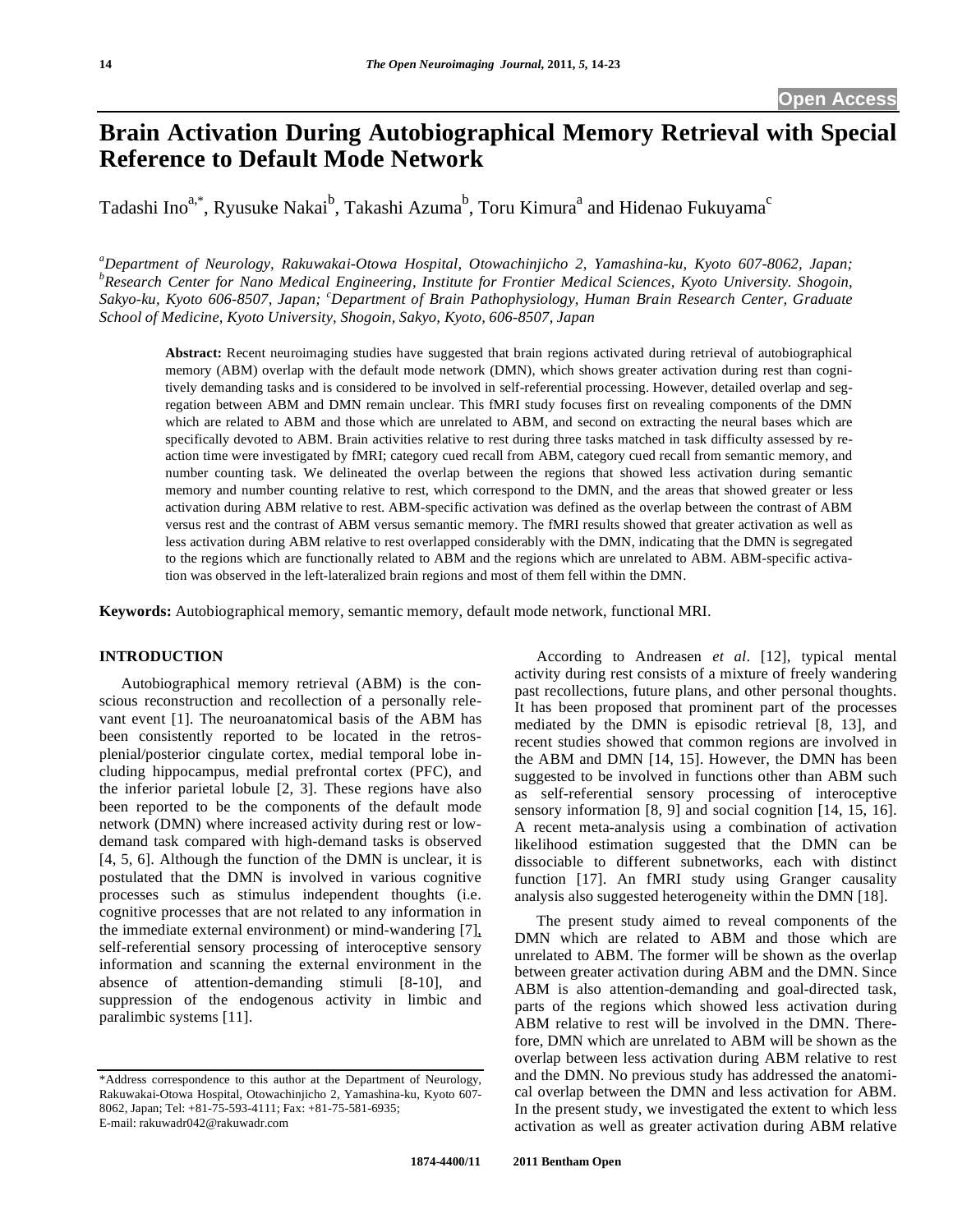to rest overlaps with the DMN. In order to identify the DMN, we used number counting task and semantic memory retrieval task (see methods section). Number counting task requires a type of stimulus-dependent thought and therefore less activation during this task relative to rest will delineate a typical DMN. Although semantic memory retrieval task is defined as the conscious recollection of information about the world [19], it requires a search for and selection of appropriate items which may have a certain level of personal relevance [20]. Therefore, less activation during semantic memory retrieval will involve relatively limited parts of the DMN. However, we selected this task since we are also interested in isolating the brain areas which uniquely contribute to ABM and assumed that these areas can be estimated by the combination of greater activation during ABM relative to rest and greater activation during ABM relative to semantic memory due to the following consideration. Previous studies regarding the neural substrates of ABM have measured brain activities during ABM relative to reference task such as rest *or* retrieval of semantic memory [3]. However, the regions which showed greater activation during ABM relative to rest will include the generative cognitive processes which are not specifically related to ABM, such as attention and response execution, which will be removed by the contrast of ABM vs. semantic memory. On the other hand, the areas which showed greater activation during ABM relative to semantic memory will be contaminated by the region which showed reduced activation during semantic memory relative to rest but no activation during ABM relative to rest. This contamination will be removed by the contrast of ABM vs. rest. Therefore, the overlap between the contrast of ABM vs. rest and the contrast of ABM vs. semantic memory can be regarded as relatively conservative estimate of brain activation unique to ABM.

# **METHODS**

#### **Subjects**

 Twenty one volunteers (10 males and 11 females), aged 20-35 (mean  $\pm$  SD; 25.7  $\pm$  5.3) participated in this study. All participants were right-handed and their scores for the Japanese version of the Edinburgh handedness inventory [21] were all above +80. All participants were free of any psychiatric or neurological illnesses. The experimental procedure was approved by the Medical Ethics Committee of Otowa Hospital, and all participants gave their written informed consent.

# **Tasks**

 There were four conditions in the fMRI examination; ABM, semantic memory retrieval, number counting, and rest. During fMRI, 7 epochs of rest, 6 epochs of each task condition (ABM, semantic memory and number counting), each of which lasted 16 s, were presented in the pseudorandom order with a constraint that both the first and the last conditions were rest and never the same condition in a row, and the order was counterbalanced across subjects. The tasks of ABM, semantic memory, and number counting were constructed on the basis of an independent behavioral study on reaction times (RTs) so that averaged RTs were similar between three tasks. Subjects pressed a button whenever they recalled one item which belongs to the assigned category in the cue sentence during ABM and semantic

memory, and whenever they counted the even number during number counting. During ABM, the subjects were presented with the following six cue statements one by one for each epoch (1) the food which you have eaten, (2) the person to whom you have a conversation, (3) the television program which you have watched, (4) the place where you have eaten out, (5) the magazine or book you have read, and (6) the place where you did shopping. They were instructed to travel backward from the present moment in order to produce items which belongs to each cue category (e.g. food) as much as possible and press a button with their right index finger each time when one appropriate item came to mind. During semantic memory task the subjects were presented with the following six cue statements one by one for each epoch; (1) bird, for example, pigeon, (2) flower, for example, tulip, (3) carpenter tool, for example, hammer, (4) quadrupedal animal, for example, zebra, (5) tree, for example, pine, and (6) insect, for example, dragonfly. They were instructed to produce items which belong to each cue category (e.g. bird) as much as possible and required to press a button with their right index finger each time when one appropriate item came to mind. During number counting, subjects were presented visually with the statement "push button when you count even numbers, 1111, 1112" (different two successive numbers of four digits were given for each epoch). They were required to count mentally the following number sequentially (1113, 1114, 1115, 1116, ---) and press a button with their right index finger each time when the subjects counted the even number (1114, 1116). During rest condition, subjects were given the statement "try to empty your mind as best as you can" and required to think as little as possible. These cue statements were projected onto a transparent screen, using a personal computer with custom written software and a projector, which the participants viewed through a mirror attached to a head coil. Each cue statement remained on the screen for 16 sec until the next cue was presented. The visual images of the cue statements were balanced across conditions for numbers of characters included in each statement (12.8  $\pm$  1.7 for ABM, 12.8  $\pm$  2.3 for semantic memory, 13 for number counting and rest). The participants were given a full explanation of the experimental details and performed a short version of the task with cue statements not used in the fMRI experiment (e.g. "the place where you had a trip" for ABM, and "fish, for example, tuna" for semantic memory task) in the scanner before real scanning.

#### **Image Acquisition and Analysis**

Gradient echo, echo-planar images (TR  $= 2$  s, TE  $= 50$ ) ms, flip angle = 90 °, FOV = 200 mm, matrix =  $64 \times 64$ , slice thickness = 4 mm,  $gap = 1$  mm, 25 axial slices) and a three-dimensional T1 weighted image for anatomical normalization (TR = 11.6 ms, TE = 4.9 ms, flip angle =  $8^\circ$ , FOV =  $220 \times 220$  mm, matrix =  $256 \times 256$ , slice thickness = 1 mm) were obtained using a 1.5-T Siemens Sonata. The first 5 scans were excluded and the remaining fMRI data were analyzed using SPM5. After slice timing correction and realignment, all images were coregistered to the T1 weighted image and spatially normalized (voxel size  $2 \times 2 \times 2$  mm) to the T1 template in the MNI space, and smoothed with a 7 mm FWHM Gaussian filter. High pass temporal filtering with 128 s was applied and serial autocorrelations were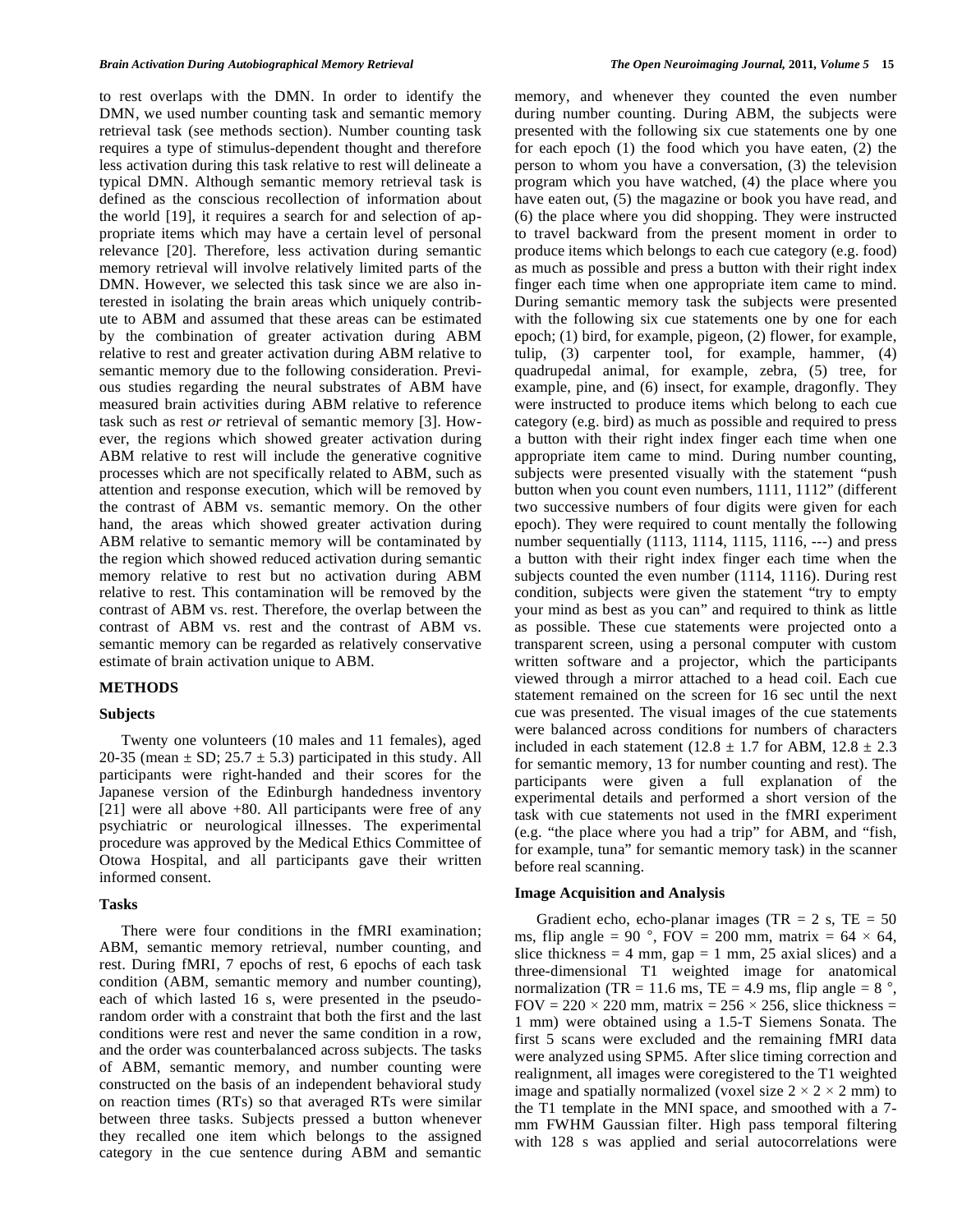modeled with the AR (1) model in SPM5. Motion parameters defined by the realignment procedure were added to the model as six regressors of no interest. The data of each condition (ABM, semantic memory, number counting, and rest) were modeled by a boxcar convolved with a canonical hemodynamic response function (HRF). The numbers of responses during each task period (ABM, semantic memory, and number counting) were included as a linear parametric modulation in order to remove the effects related to the number of responses. The contrasts of each task condition compared with rest were computed. Parameter estimates of these contrasts for each subject were subjected to a flexible factorial ANOVA design in SPM5. The first interest of the present study was to examine which parts of activation and which parts of less activation during ABM were overlapped with the DMN. For this purpose, greater activation during ABM (ABM  $>$  rest) and less activation during ABM (ABM < rest) were overlaid on less activation during semantic memory (semantic memory  $\langle$  rest) and on less activation during number counting (number counting  $\langle$  rest). The second purpose was to extract the brain regions which are specifically related to ABM. For this purpose, we delineated the overlap between the contrast of ABM vs. rest and the contrast of ABM vs. semantic memory due to a reason described in the introduction. The statistical threshold was set at  $p < 0.05$ , corrected for multiple comparisons using false discovery rate, and a cluster extent threshold of 20 contiguous voxels.

#### **RESULTS**

#### **Behavioral Results**

The numbers of button presses (mean  $\pm$  SD) during one epoch (16 s) for each task condition was  $6.8 \pm 1.4$  for ABM,  $6.5 \pm 1.5$  for semantic memory, and  $6.4 \pm 1.4$  for number counting. The RTs was  $2.4 \pm 0.46$  s for ABM,  $2.6 \pm 1.1$  s for semantic memory, and  $2.7 \pm 0.72$  s for number counting. Those data were subjected to a repeated measures ANOVA. There was no significant difference between the three conditions for numbers of button presses  $(F (2, 19) = 0.9, p =$ 0.40) and for RTs  $(F (2, 19) = 1.9, p = 0.18)$ .

# **FMRI RESULTS**

 The brain regions which showed greater activation during ABM compared with other condition, namely, rest, semantic memory, and number counting are shown in Fig. (**1**). The brain regions which showed less activation during ABM, semantic memory, and number counting, relative to rest, are shown in Fig. (**2**). In order to visualize which parts of greater activation and less activation during ABM relative to rest overlapped with the DMN, they were shown simultaneously with the regions which showed less activation during semantic memory and number counting relative to rest. These maps are shown in Fig. (**3**), where the overlap between greater activation during ABM (ABM > rest) and less activation during semantic memory (semantic memory < rest) or number counting (number counting < rest) are shown in yellow color, and the overlap between less activation during ABM (ABM < rest) and less activation during semantic memory or number counting are shown in light blue. There was a high level of overlap between greater activation during ABM and less activation during number counting; extensive areas including bilateral posterior cingulate gyrus, left dorsal premotor area, left ventromedial PFC, left hippocampal region, left inferior parietal lobule, left middle temporal gyrus, and left inferior frontal gyrus showed greater activation during ABM and less activation during number counting (Fig. **3**, Table **1b**). However, there was a relatively little overlap between greater activation during ABM and less activation during semantic memory; bilateral posterior cingulate gyri, left precuneus, left ventrolateral PFC, and left inferior parietal lobule showed greater activation during ABM and less activation during semantic memory (Fig. **3**, Table **1a**). This is consistent with our prediction that less activation during semantic memory will reveal a limited part of the DMN, since semantic memory is related to a certain level of personal relevance. A sizable portion of the less activation during ABM overlapped with less activation during both semantic memory and number counting; extensive brain regions including bilateral paracentral lobules extending to the anterior part of the precuneus, bilateral inferior parietal lobules, bilateral posterior insula extending to the superior temporal gyri, right



**Fig. (1).** Regions which showed greater activation during ABM relative to rest, semantic memory and number counting, superimposed on the axial images of the MNI T1 template. SEM = semantic memory; REST = rest. NC = number counting.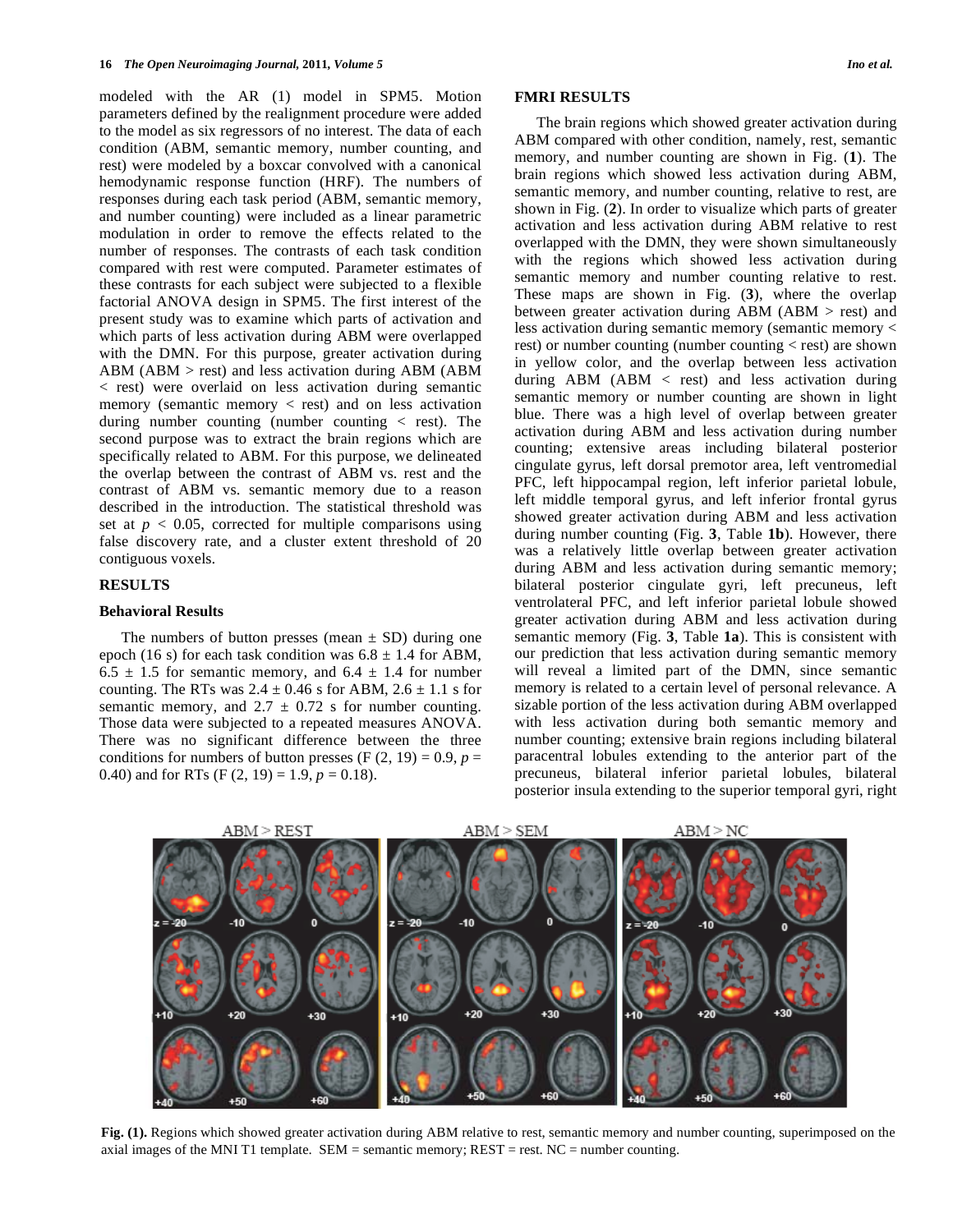

**Fig. (2).** Regions which showed less activation during ABM, semantic memory and number counting, superimposed on the axial images of the MNI T1 template.



**Fig. (3).** Regions which showed greater/less activation during ABM in relation to the DMN, superimposed on the axial images of the MNI T1 template. red = ABM > REST; blue = ABM < REST; green = SEM < REST or NC < REST; yellow = overlap between ABM > REST and  $SEM < REST$  or that between  $ABM > REST$  and  $NC < REST$ ; light blue = overlap between  $ABM < REST$  and  $SEM < REST$  or that between ABM < REST and NC < REST.

premotor area, right ventrolateral PFC, and right frontopolar cortex showed less activation during ABM, semantic memory, and number counting (Fig. **3**, Table **2a, b**). In particular, a large cluster including precuneus and paracentral lobule with a right side dominance was found in the medial parietal region (8068 voxels for ABM  $<$  rest & semantic memory  $\langle$  rest, 8078 voxels for ABM  $\langle$  rest & number counting  $\langle$  rest), and it situated dorsally to the cluster in the medial parietal area which showed the overlap between greater activation during ABM and less activation during semantic memory or number counting (Fig. **3**).

 ABM-specific activation, which was defined as the overlap between the contrast of ABM vs. rest and the contrast of ABM vs. semantic memory, was found in the left-lateralized brain regions including posterior cingulate gyrus/retrosplenial cortex, dorsal premotor area, ventromedial PFC, precentral gyrus, inferior parietal lobule, middle temporal gyrus, superior temporal gyrus, and frontopolar cortex (Fig. **4**, Table **3**). All of them except dorsal premotor area and middle temporal gyrus fell within the areas that showed less activation during number counting (compare Fig. **3** and Fig. **4**). Contrast effect across conditions (ABM, semantic memory, and number counting) at the voxel of peak activation is shown in Fig. (**5**). All of the ABM-specific activation except for dorsal premotor area and middle temporal gyrus showed large negative contrast effect during number counting, sug-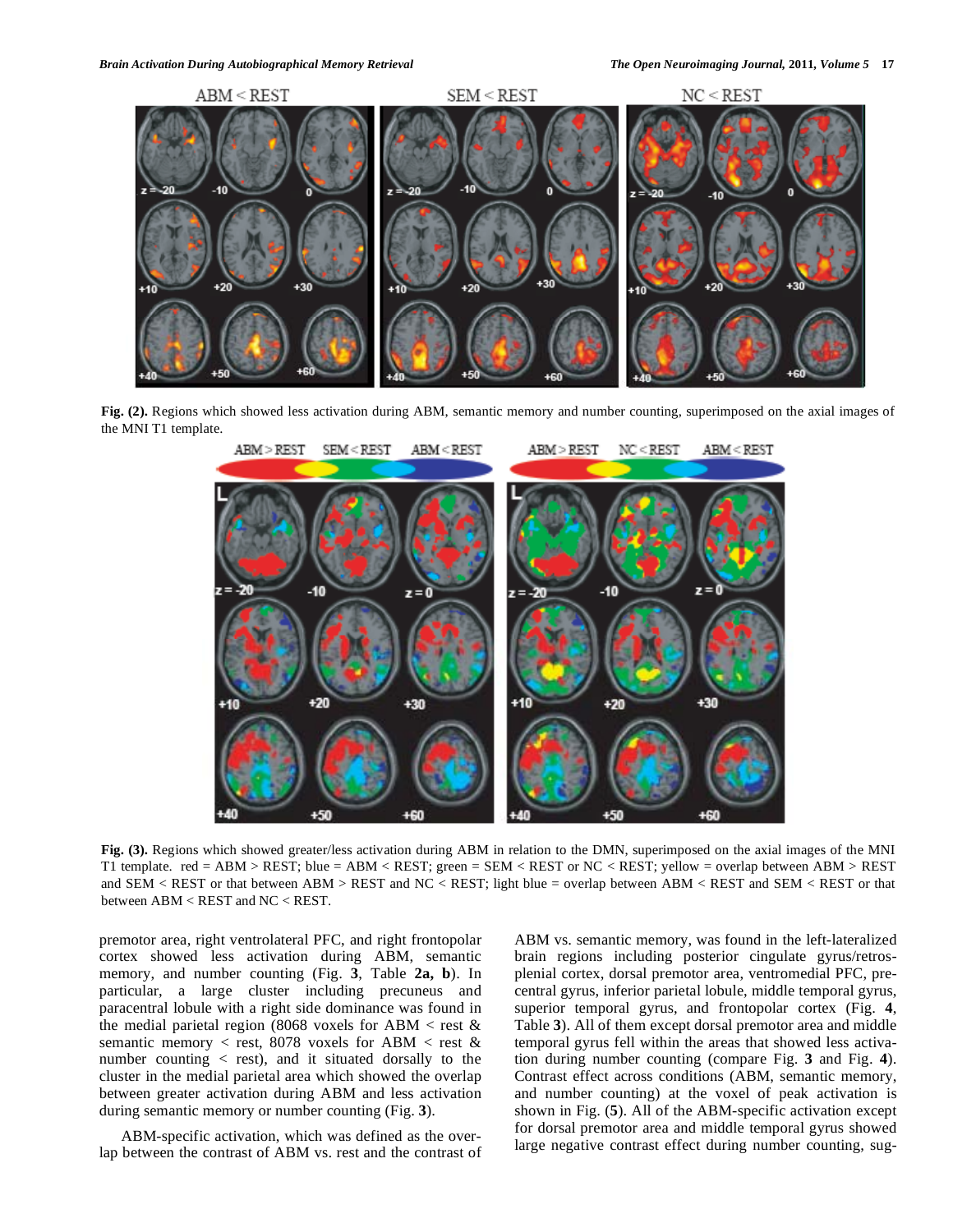#### **Table 1. Greater Activation During ABM Overlapped with Less Activation During SEM and NC**

#### **(a) (ABM > REST) & (SEM < REST)**

| Anatomical area           | BA | side | $\mathbf x$          | $\P$  | z     | z score | voxels          |
|---------------------------|----|------|----------------------|-------|-------|---------|-----------------|
| Posterior cingulate gyrus | 31 |      | $-10$                | $-54$ | 22    | 5.6     | $284^{\circ}$   |
|                           | 30 | R    | $\circ$<br>$\lambda$ | $-54$ | 16    | 4.6     | $284^a$         |
| Precuneus                 |    |      | $-6$                 | $-64$ | 26    | 4.3     | $284^{\circ}$   |
| Ventromdial PFC           | 11 |      | $-6$                 | 50    | $-10$ | 4.2     | 116             |
| Inferior parietal lobule  | 40 |      | $-42$                | -68   | 38    | 3.9     | 80 <sup>b</sup> |
|                           | 39 |      | $-44$                | $-64$ | 28    | 3.1     | 80 <sup>b</sup> |

#### **(b) (ABM > REST) & (NC < REST)**

| Anatomical area                          | BA | side         | $\mathbf x$    | y     | z     | z score | voxels         |
|------------------------------------------|----|--------------|----------------|-------|-------|---------|----------------|
|                                          | 30 | L            | $-8$           | $-56$ | 16    | Inf     | $2748^{\circ}$ |
| Posterior cingulate gyrus                | 30 | $\mathbb{R}$ | $\overline{4}$ | $-54$ | 10    | 5.9     | $2748^{\circ}$ |
|                                          | 29 | $\mathbb{R}$ | 10             | $-46$ | 4     | 5.6     | $2748^{\circ}$ |
| Premotor area                            | 8  | L            | $-26$          | 24    | 48    | 5.6     | 635            |
| Cerebellum                               |    | $\mathbb{R}$ | 12             | $-84$ | $-36$ | 5.4     | 108            |
| Ventromdial PFC                          | 11 | L            | $-4$           | 52    | $-12$ | 4.9     | 262            |
| Hippocampal region                       | 27 | L            | $-24$          | $-22$ | $-8$  | 4.4     | 312            |
| Inferior parietal lobule                 | 40 | L            | $-38$          | $-68$ | 38    | 4.0     | 173            |
| Middle temporal gyus                     | 21 | L            | $-54$          | $-38$ | $-6$  | 4.0     | 81             |
| Inferior frontal gyrus                   | 47 | L            | $-40$          | 34    | $-10$ | 3.7     | 220            |
| Fusiform gyrus                           | 37 | L            | $-40$          | $-62$ | $-22$ | 3.6     | 32             |
| Frontopolar cortex                       | 10 | L            | $-24$          | 62    | 10    | 3.5     | 31             |
| Lingual gyrus<br>Inferior temporal gyrus | 8  | L            | $-4$           | -86   | -8    | 3.4     | 24             |
|                                          | 8  | $\mathbb{R}$ | 28             | 18    | 46    | 3.8     | 33             |
|                                          | 21 | L            | $-62$          | $-10$ | $-18$ | 3.4     | 20             |

Voxels labelled by superscript suffix of the identical alphabet belong to one identical cluster.

gesting that most of the ABM-specific activation were located within the DMN.

# **DISCUSSION**

 There was a relatively large degree of overlap between greater activation during ABM and the DMN which was delineated by less activation during number counting. Extensive part of less activation during ABM also overlapped with less activation during number counting. These results show that both greater activation and less activation during ABM considerably overlapped with the DMN, suggesting that DMN is constituted of heterogeneous components with respect to ABM. The overlap between greater activation during ABM and less activation during number counting was found in the areas including the posterior cingulate gyrus, ventromedial PFC, hippocampal region, and inferior parietal lobule, suggesting that these regions are the DMN components associated with ABM. On the other hand, the overlap between less activation during ABM and less activation during number counting was found

in the areas including the paracentral lobule extending into the precuneus and into the pre/post central gyrus (M1/S1), inferior parietal lobule, posterior insula extending into the superior temporal gyrus, most of which were also deactivated during semantic memory. Although the function subserved by these regions is unclear, they may represent the DMN component which is deactivated during any sorts of explicit task involving stimulus-oriented cognitive processes. This possibility can be reinforced by future studies showing that these regions also show less activation during other tasks which are known to increase activities of the DMN such as social cognition [14, 15, 16] and imagining the thought and feeling of others (theory of mind) [14]. Alternately, MI/SI and posterior insular, in particular, might be related to processing of interoceptive sensory information such as somatic, proprioceptive, and visceral sense [22]. Deactivation of the DMN including these areas during discomfort and unpleasant gastric extension was reported in a recent study, which was interpreted as an adaptive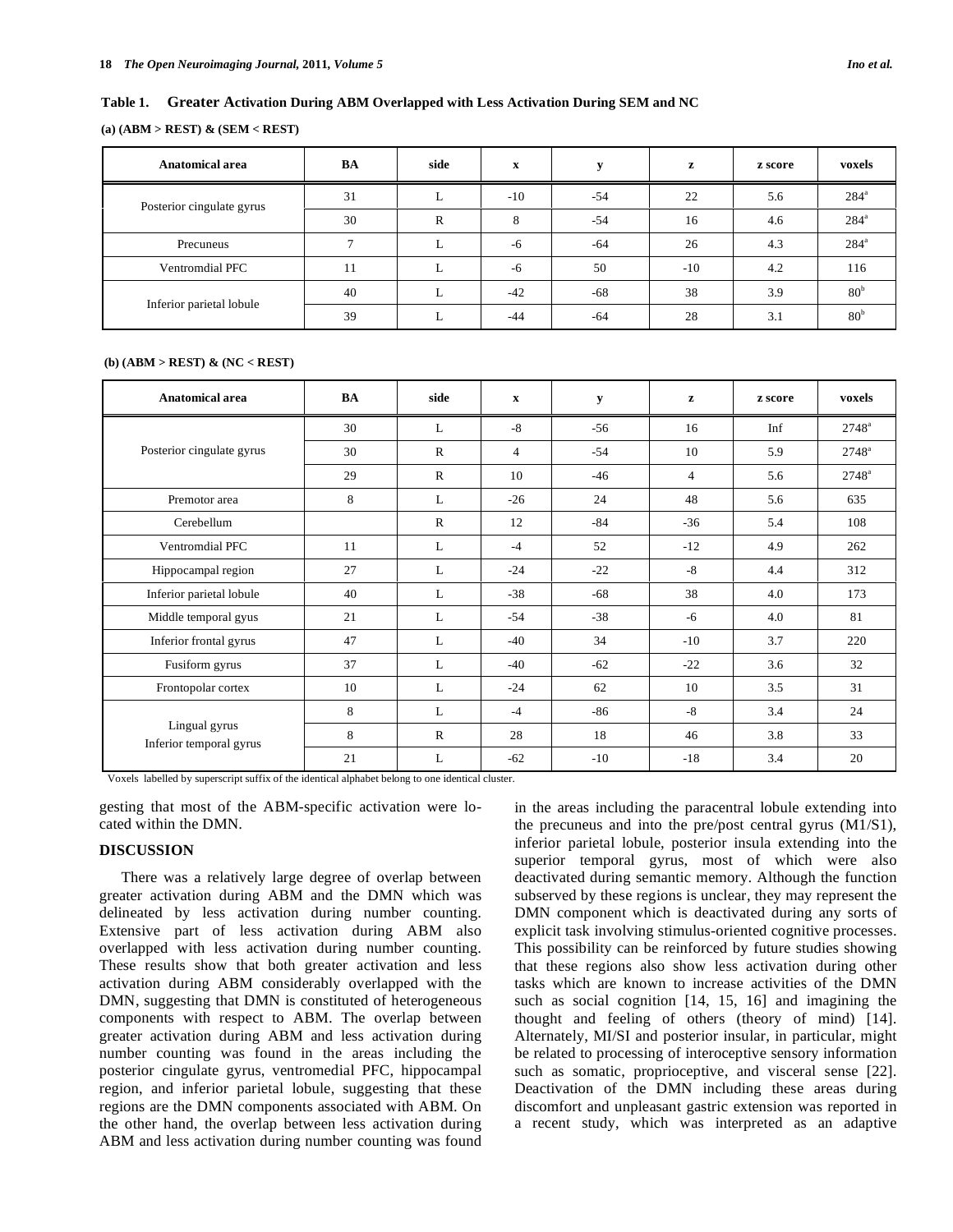# **Table 2. Less Activation During ABM Overlapped with Less Activation During SEM and NC**

# **(a) (ABM < REST) & (SEM < REST)**

| <b>Anatomical area</b>   | <b>BA</b>      | side         | $\boldsymbol{\mathrm{X}}$ | y            | $\mathbf{z}$   | z score | voxels              |
|--------------------------|----------------|--------------|---------------------------|--------------|----------------|---------|---------------------|
| Paracental lobule        | 5              | $\mathbf{R}$ | 6                         | $-24$        | 48             | 6.6     | $8068$ <sup>a</sup> |
| Precuneus                | $\overline{7}$ | $\mathbb{R}$ | 10                        | $-40$        | 50             | 6.3     | $8068$ <sup>a</sup> |
|                          | 39             | $\mathbb{R}$ | 66                        | $-26$        | 34             | 6.1     | 2821 <sup>b</sup>   |
| Inferior parietal lobule | 40             | $\mathbb{R}$ | 58                        | $-48$        | 36             | 4.3     | $1777^{\circ}$      |
|                          | 40             | L            | $-66$                     | $-38$        | 36             | 4.8     | $856^d$             |
| Precentral gyrus (MI)    | $\overline{4}$ | $\mathbb{R}$ | 24                        | $-38$        | 66             | 6.0     | $8068$ <sup>a</sup> |
| Postcentral gyrus (SI)   | 3,1,2          | $\mathbf{R}$ | 18                        | $-52$        | 68             | 6.0     | $8068^{\circ}$      |
| Superior temporal gyrus  | 38             | $\mathbb{R}$ | 40                        | $\mathbf{0}$ | $-16$          | 5.5     | $2821^{b}$          |
|                          | 38             | L            | $-42$                     | 10           | $-18$          | 4.9     | 312                 |
| Insula                   |                | $\mathbb{R}$ | 42                        | $-12$        | $-6$           | 5.3     | $2821^b$            |
|                          |                | L            | $-42$                     | $-14$        | $-6$           | 4.5     | 220                 |
|                          | 19             | $\mathbb{R}$ | 52                        | $-72$        | 16             | 5.5     | $1777^{\rm b}$      |
| Middle occipital gyrus   | 19             | L            | $-46$                     | $-82$        | 16             | 4.8     | $856^{\rm d}$       |
|                          | 18             | L            | $-36$                     | $-82$        | 10             | 3.8     | 413                 |
| Premotor area            | 8              | $\mathbb{R}$ | 6                         | 46           | 50             | 5.0     | 169                 |
| Ventrolateral PFC        | 45             | $\mathbb{R}$ | 50                        | 48           | $\mathbf{0}$   | 4.7     | 33                  |
| Frontopolar cortex       | 10             | $\mathbb{R}$ | 20                        | 62           | 18             | 4.5     | 201                 |
| Middle temporal gyrus    | 37             | L            | $-62$                     | $-58$        | $\overline{0}$ | 4.2     | 66                  |
| Cerebellum               |                | L            | $-2$                      | $-44$        | $-38$          | 3.6     | 98                  |

# **(b) (ABM < REST) & (NC < REST)**

| <b>Anatomical area</b>   | <b>BA</b>      | side         | $\mathbf{x}$ | y        | z     | z score | voxels              |
|--------------------------|----------------|--------------|--------------|----------|-------|---------|---------------------|
| Paracental lobule        | 5              | $\mathbb{R}$ | 6            | $-24$    | 48    | 6.6     | 8078 <sup>a</sup>   |
| Precuneus                | $\overline{7}$ | $\mathbb{R}$ | 10           | $-40$    | 50    | 6.4     | 8078 <sup>a</sup>   |
|                          | 40             | $\mathbb{R}$ | 66           | $-26$    | 34    | 6.1     | $3445^{\rm b}$      |
| Inferior parietal lobule | 40             | L            | $-62$        | $-50$    | 40    | 4.4     | 131                 |
| Precentral gyrus (MI)    | $\overline{4}$ | $\mathbb{R}$ | 24           | $-38$    | 66    | 6.0     | $8078$ <sup>a</sup> |
| Postcentral gyrus (SI)   | 3,1,2          | $\mathbb{R}$ | 18           | $-52$    | 68    | 6.0     | $8078$ <sup>a</sup> |
|                          | 38             | $\mathbb{R}$ | 40           | $\Omega$ | $-16$ | 5.5     | $3445^b$            |
| Superior temporal gyrus  | 38             | L            | $-42$        | 10       | $-18$ | 4.9     | $1281^\circ$        |
| Insula                   |                | $\mathbb{R}$ | 42           | $-12$    | $-6$  | 5.3     | $3445^b$            |
|                          |                | L            | $-42$        | 10       | $-18$ | 4.5     | $1281^{\circ}$      |
| Premotor area            | 8              | $\mathbb{R}$ | 6            | 46       | 50    | 5.0     | $698^{\rm d}$       |
| Frontopolar cortex       | 10             | $\mathbb{R}$ | 20           | 64       | 22    | 4.7     | $698^{\rm d}$       |
| Middle occipital gyrus   | 19             | L            | $-46$        | $-82$    | 16    | 4.8     | $1773^e$            |
|                          | 18             | L            | $-36$        | $-82$    | 10    | 3.8     | $1773^e$            |
|                          | 21             | L            | $-60$        | $-58$    | $-2$  | 4.6     | 145                 |
| Inferior temporal gyrus  | 20             | $\mathsf{R}$ | 48           | $-20$    | $-24$ | 3.4     | 50                  |
| <b>Ventrolateral PFC</b> | 45             | $\mathbb{R}$ | 58           | 28       | 6     | 3.7     | 184                 |
| Cerebellum               |                | L            | $-2$         | $-44$    | $-38$ | 3.6     | 48                  |

Voxels labelled by superscript suffix of the identical alphabet belong to one identical cluster.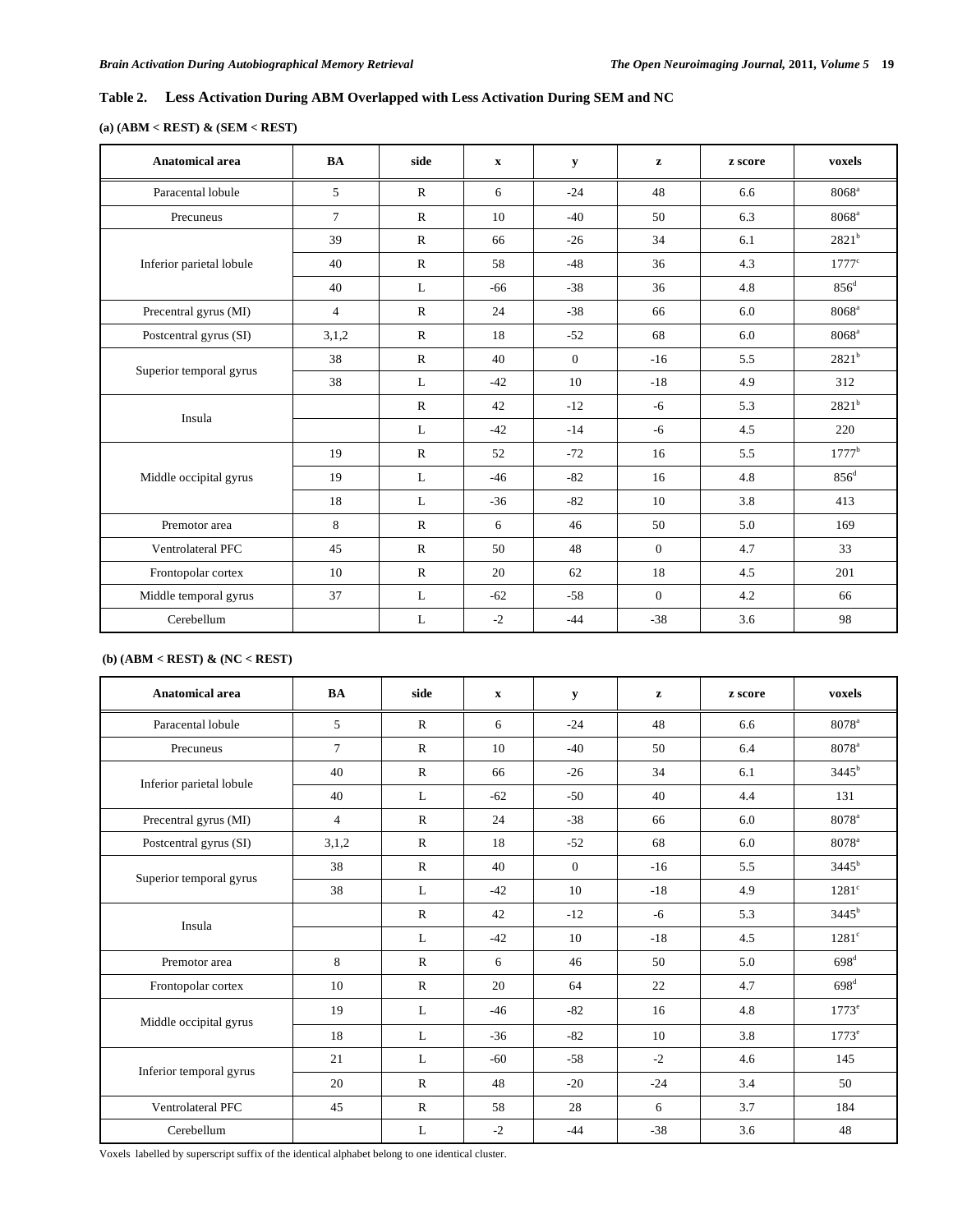

**Fig. (4).** The overlap of the contrast of ABM > REST and the contrast of ABM > SEM, superimposed on the axial images of the MNI T1 template. FPC, frontopolar cortex; DPM, dorsal premotor area; IPL, inferior parietal lobule; MTG, middle temporal gyrus; RS, retrosplenial cortex; PCG, posterior cingulate gyrus; STG, superior temporal gyrus; and VMPFC, ventro-medial prefrontal cortex.

|  | Table 3. | ABM-Specific Areas $(ABM > REST & ABM > SEM)$ |  |  |  |
|--|----------|-----------------------------------------------|--|--|--|
|--|----------|-----------------------------------------------|--|--|--|

| Anatomical area           | BA             | side         | $\mathbf{x}$ | y     | ${\bf z}$      | z score | voxels         |
|---------------------------|----------------|--------------|--------------|-------|----------------|---------|----------------|
|                           | 30             | L            | $-8$         | $-56$ | 16             | Inf     | $1754^{\circ}$ |
| Posterior cingulate gyrus | 31             | L            | -6           | $-40$ | 36             | 3.5     | 72             |
|                           | 30             | $\mathbb{R}$ | 6            | $-54$ | 10             | 5.7     | $1754^{\circ}$ |
| Retrosplenial cortex      | 29             | $\mathbb{R}$ | 10           | $-46$ | $\overline{4}$ | 5.6     | $1754^{\circ}$ |
| Cerebellum                |                | $\mathbb{R}$ | 38           | $-56$ | $-46$          | 6.3     | 100            |
|                           | 8              | L            | $-38$        | 2     | 54             | 6.0     | 1163           |
| Dorsal premotor area      | 8              | $\mathbf{R}$ | 30           | 16    | 46             | 3.6     | 34             |
| Ventromedial PFC          | 11             | L            | $-4$         | 52    | $-14$          | 5.1     | 496            |
| Precentral gyrus          | $\overline{4}$ | L            | $-38$        | $-22$ | 64             | 4.8     | 21             |
| Inferior parietal lobule  | 39             | L            | $-42$        | $-68$ | 36             | 4.7     | 327            |
| Middle temporal gyus      | 21             | L            | $-58$        | $-24$ | $-2$           | 4.6     | 664            |
| Superior temporal gyrus   | 38             | $\mathbf{L}$ | $-50$        | 20    | $-20$          | 4.1     | 30             |
| Frontopolar cortex        | 10             | L            | $-22$        | 62    | 10             | 3.3     | 44             |

Voxels labelled by superscript suffix of the identical alphabet belong to one identical cluster.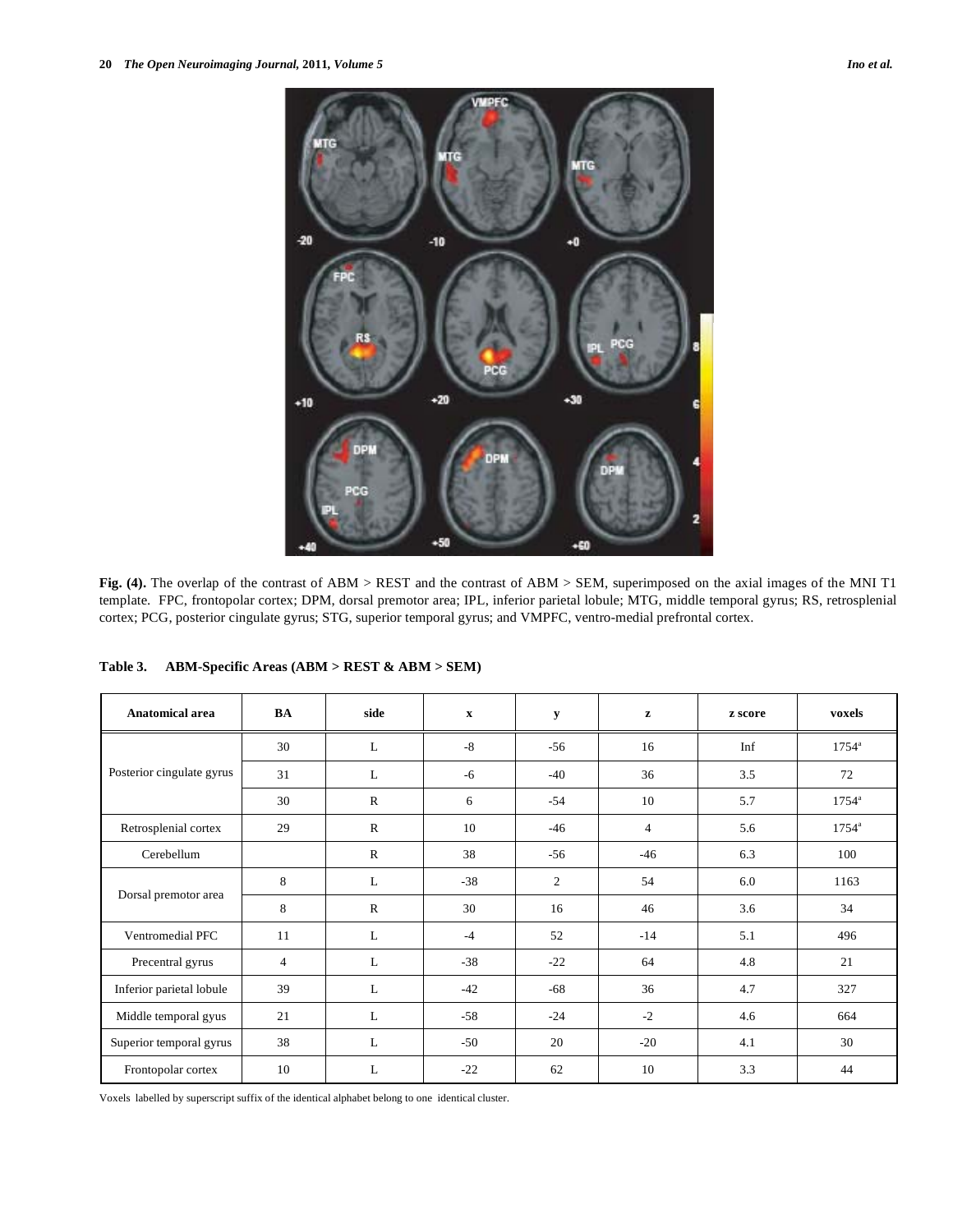

**Fig. (5).** The contrast effect of each task condition (ABM, SEM, and NC) compared to REST in the local maxima for the overlap between AMB > REST and ABM > SEM, which correspond to the intersection of lines in the lower panels. Bars represent the limit of the 90% confidence interval around the mean. DPM, dorsal premotor area; IPL, inferior parietal lobule; MTG, middle temporal gyrus; RS, retrosplenial cortex; PCG, posterior cingulate gyrus; and VMPFC, ventro-medial prefrontal cortex.

antinociceptive response or shift from exteroceptive to interoceptive sensory processing [23]. A recent functional connectivity analysis also indicated that anterior dorsal precuneus exhibits functional connectivity with sensorimotor region and insula [24]. The cluster in the medial parietal region including the precuneus and paracentral lobule which is a component of the overlap between less activation during ABM and less activation during number counting was located dorsally to the cluster in the medial parietal region including the posterior cingulate gyrus and retrosplenial cortex which is a component of the overlap between greater activation during ABM and less activation during number counting. This may suggest that medial parietal region of the DMN is functionally dissociated into the dorsal part (anterior part of the precuneus and paracentral lobule) and ventral part (posterior cingulate gyrus and retrosplenial cortex), but future studies are necessary in order to elucidate the behavioral and physiological meaning of this functional dissociation.

 In the present study, ABM-specific activation was defined as the overlap between the contrast of ABM vs. rest and the contrast of ABM vs. semantic memory. We believe that this definition delineated the ABM-specific region more reliably than previous studies, which investigated the brain activation during ABM task relative to one reference task such as rest or retrieval of semantic memory, due to the reason described above. The ABM-specific activation in the present study was found in the left-lateralized areas including the posterior cingulate gyrus/retrosplenial cortex, dorsal premotor area, ventromedial PFC, precentral gyrus, inferior parietal lobule, middle temporal gyrus, superior temporal gyrus, and frontopolar cortex, which is consistent with previous studies except for the absence of the hippocampal activation [2, 27, 28, 29]. A recent review of event-related fMRI and ERP studies showed that the inferior parietal cortex, especially in the left hemisphere, is associated with successful recollection [30]. On the other hand, lesion study indicated that right-sided frontal and temporal lobe might make a greater contribution to ABM [31]. Electrophysiological study showed that the ABM-related neuronal responses emerged in left frontal at early phase of memory generation and shifted toward the right and posterior direction at late phase when memory was hold [1, 32]. It was also suggested that autobiographical memory associated with a cue word may initially recruit left temporal structures, but later may be more dependent on the right temporal lobe [29]. Although most studies permit participants to fully recollect an event and rate the amount of details after the recollection, the present study instructed participants to produce autobiographical memory as much as possible and press a button successively when one appropriate item came to mind. Therefore, the present task involved early phase of ABM and did not involve later phase such as maintenance and evaluation of the memory trace. This is the probable reason why ABM-specific activation in the present study was left-lateralized. Most of these ABMspecific activation fell within the areas which showed less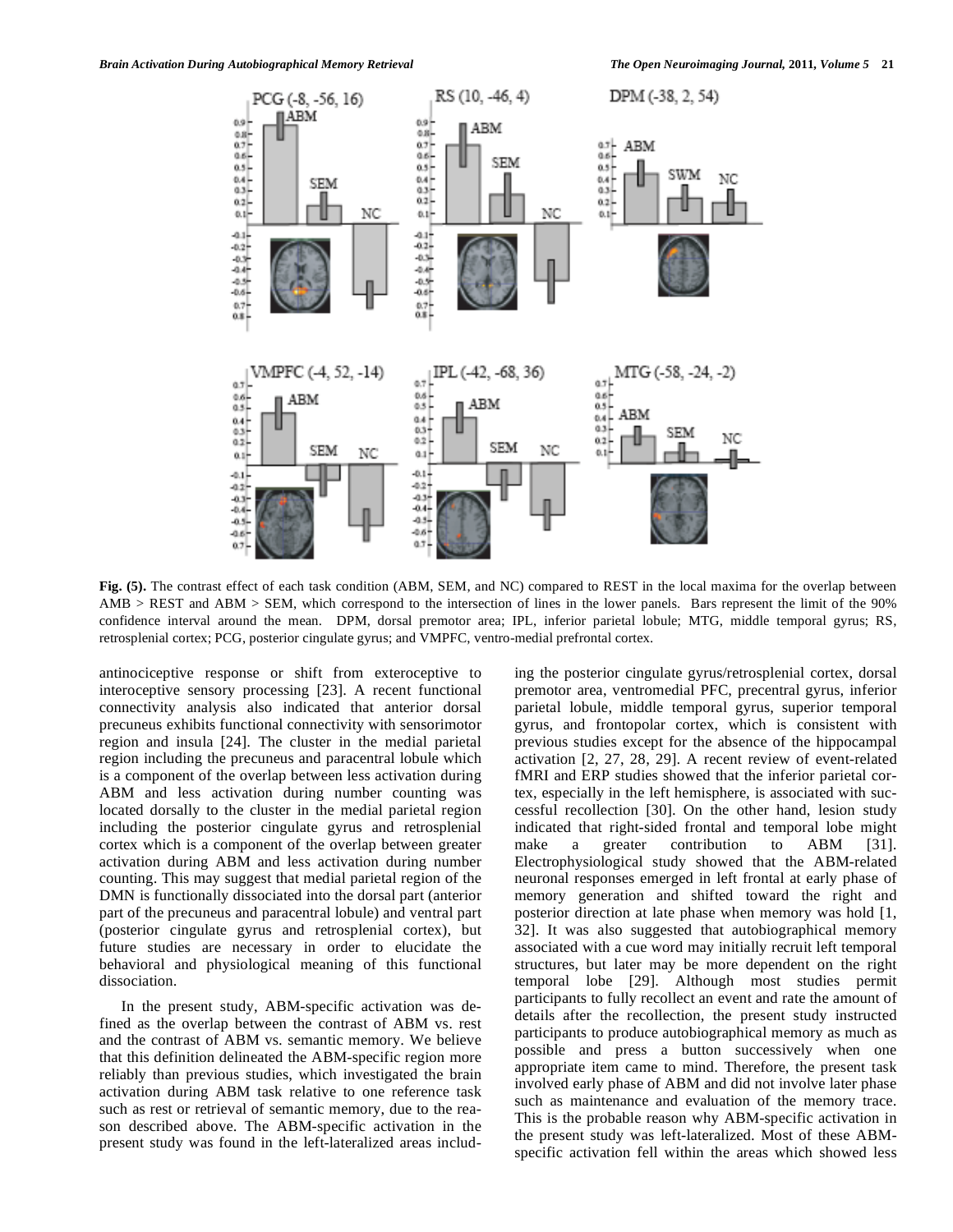activation during number counting relative to rest, suggesting that areas of ABM-specific activation are parts of the DMN, although large areas of greater activation during ABM were not overlapped with less activation during number counting and therefore they were present outside the DMN (cf. large area shown red colour in Fig. **3**). Activation during ABM outside of the DMN in the present study included the frontoparietal control network such as the rostrolateral PFC, anterior insula, and dorsal anterior cingulate cortex [25]. Spreng *et al*. [26] recently showed that this frontoparietal control network flexibly couples its activity with either the DMN or dorsal attention network in support of goal-directed cognition. These areas will be engaged to aid in the retrieval process and updating the items being counted in the memory in the present study.

 Activation of the hippocampal region did not emerge as belonging to the network unique to ABM. This is because hippocampal region was not activated in the contrast of ABM vs. semantic memory (data not shown), although posterior region of the hippocampus showed greater activation in the contrast of ABM vs. rest (see Fig.  $3$ ,  $z = -$ 10). Recent imaging studies of healthy individuals have reported hippocampal activation in both episodic and semantic retrieval [20, 33]. In particular, Ryan *et al*. [20] showed that hippocampal activation during semantic memory retrieval which is not contaminated by autobiographical content was similar to that during autobiographical memory retrieval. These neuroimaging findings, which showed that the degree of neuronal responses in the hippocampal area was similar between ABM and semantic memory, apparently contradicts with the clinical finding that hippocampal injury causes disturbances of episodic/autobiographical memory but not of semantic memory [34]. Although some patients with hippocampal lesion may have significant deficits in semantic memory [35- 37], it is a general consensus that semantic memory disturbance is much less severe than autobiographical memory loss in hippocampal damage. This discrepancy between neuroimaging finding and the clinical finding can be reconciled when we consider that the hippocampal region is a key node or hub region for ABM but not for semantic memory and therefore hippocampal damage causes disturbance of ABM sparing semantic memory. Even though the hippocampal activation is similar between ABM and SEM, the hippocampal region appears to be anatomically pivotal only for ABM. Similar suggestion regarding the discrepancy between functional imaging studies and lesion studies was discussed by the concept of degeneracy which proposes a limited number of specialized systems for the same function [38].

 The present study has several limitations. First, subject's responses were simple button press, and therefore the appropriateness of the responses could not be fully guaranteed. Second, different categories were used between ABM and semantic memory and therefore those retrieval tasks were not well matched. Third, since there were only 6 trials whose duration was 96 s in total for each task condition, statistical power will be relatively small due to a rather small number of samples. For example, the finding that the hippocampal region did not emerge as belonging to ABM-specific network should be interpreted with caution.

# **CONCLUSION**

 We delineated the overlap between the DMN and greater/less activation during ABM in order to reveal components of the DMN which are related to ABM and those, which are unrelated to ABM. Less activation as well as greater activation during ABM overlapped considerably with the DMN, suggesting that the DMN is functionally segregated to the regions which are associated with ABM, such as posterior cingulate gyrus and retrosplenial cortex, and those which are unrelated to ABM, such as anterior precuneus and paracentral lobule. We further localized ABMspecific regions by extracting the overlap between activation during ABM relative to rest, and that relative to semantic memory. They were observed in the left-lateralized brain regions including posterior cingulate gyrus/retrosplenial cortex, dorsal premotor area, left ventromedial prefrontal cortex, and middle temporal gyrus, and most of them were located within the DMN.

# **REFERENCES**

- [1] Conway MA, Pleydell-Pearce CW. The construction of autobiographical memories in the self-memory system. Psychol Rev 2000; 107: 261–88.
- [2] Maguire EA. Neuroimaging studies of autobiographical event memory. Philos Trans R Soc Lond B Biol Sci 2001; 356: 1441–51.
- [3] Svoboda E, McKinnon MC, Levine B. The functional neuroanatomy of autobiographical memory: A meta-analysis. Neuropsychologia 2006; 44: 2189–208.
- [4] Mazoyer B, Zago L, Mellet E, *et al.* Cortical networks for working memory and executive functions sustain the conscious resting state in man. Brain Res Bull 2001; 54: 287-98.
- [5] Raichle ME, MacLeod AM, Snyder AZ, *et al.* A default mode of brain function. Proc Natl Acad Sci USA 2001; 98, 676-82.
- [6] Greicius MD, Krasnow B, Rriss A, Menon V. Functional connectivity in the resting brain: a network analysis of the default mode hypothesis. Proc Natl Acad Sci USA 2003; 100: 253-8.
- [7] Mason MF, Norton MI, Van Horn JD, *et al.* Wandering Minds: The default network and stimulus-independent thought. Science 2007; 315: 393-5.
- [8] Buckner RL, Andrews-Hanna JR, Schacter DL. The brain's default network: anatomy, function, and relevance to disease. Ann NY Acad Sci 2008; 1124: 1–38.
- [9] Raichle ME, Mintun MA. Brain work and brain imaging. Annu Rev Neurosci 2006; 29: 449-76.
- [10] Raichle ME, Snyder AZ. A default mode of brain function: a brief history of an evolving idea. NeuroImage 2007; 37: 1083-90.
- [11] Carhart-Harris RL, Friston KJ. The default-mode, ego-functions and free-energy: a neurobiological account of Freudian ideas. Brain 2010; 133: 1265-83.
- [12] Andreasen NC, O'Leary DS, Cizadlo T, *et al.* Remembering the past: two facets of episodic memor explored with positron emission tomography. Am J Psychiatry 1995; 152: 1576–85.
- [13] Vincent JL, Snyder A., Fox MD, *et al.* Coherent spontaneous activity identifies a hippocampal–parietal memory network. J Neurophysiol 2006; 96: 3517–31.
- [14] Spreng RN, Grady CL. Patterns of brain activity supporting autobiographical memory, prospection, and theory of mind, and their relationship to the default mode network. J Cogn Neurosci 2009; 22: 1112-23.
- [15] Spreng RN, Mar RA, Kim AS. The common neural basis of autobiographical memory, prospection, navigation, theory of mind, and the default mode: A quantitative meta-analysis. J Cogn Neurosci 2009; 21: 489-510.
- [16] Schilbach L, Eickhoff SB, Rotarska-Jagiela A, *et al.* Minds at rest? Social cognition as the default mode of cognizing and its putative relationship to the "default system" of the brain. Conscious Cogn 2008; 17: 457–67.
- [17] Laird AR, Eickhoff SB, Li K, Robin DA, Glahn DC, Fox PT. Investigating the functional heterogeneity of the default mode network using coordinate-based meta-analytic modeling. J Neurosci 2009; 29:14496-505.